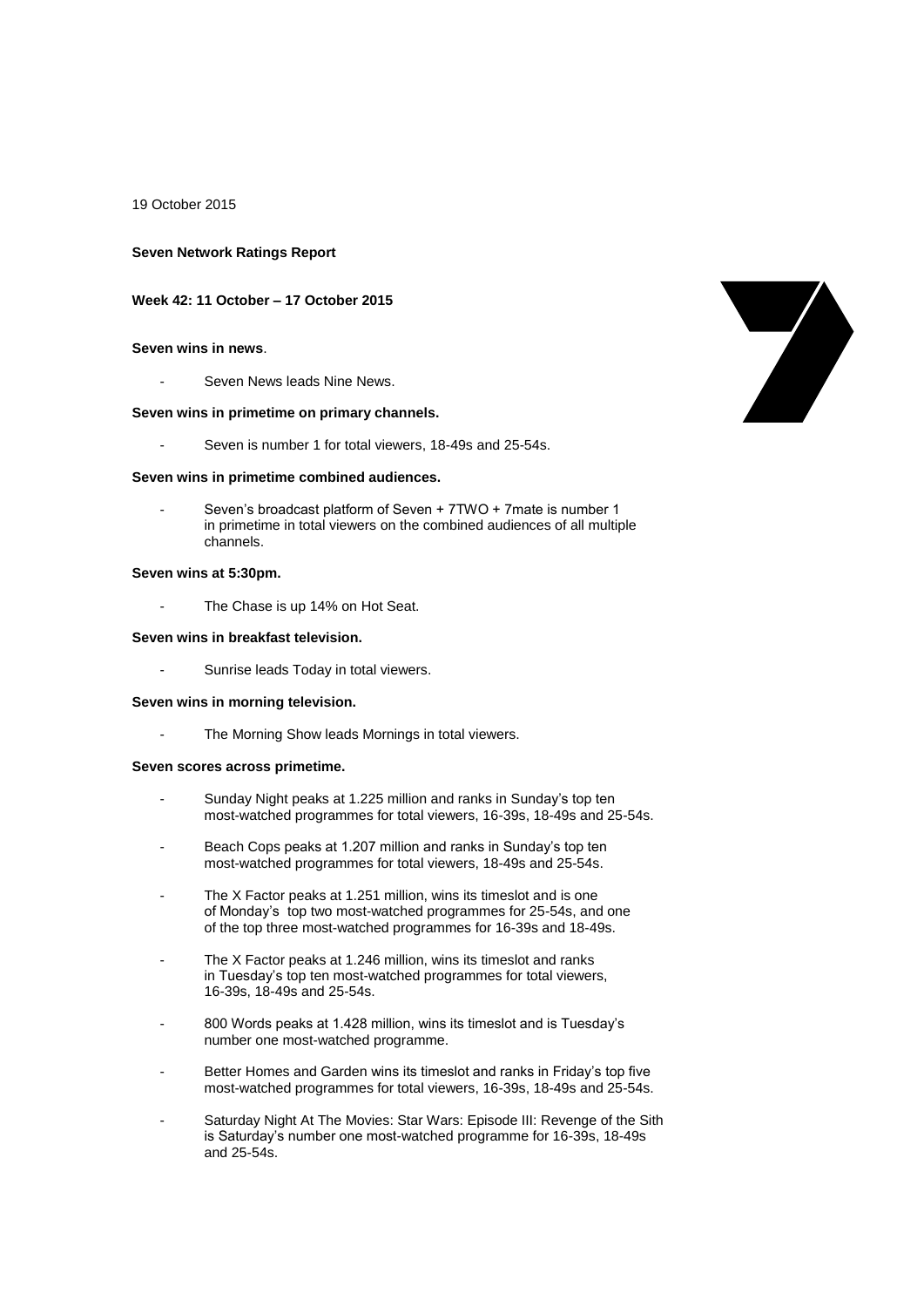# **Seven scores in the most-watched programmes:**

| Seven News - Sunday             | 1.743 million |
|---------------------------------|---------------|
| 800 Words                       | 1.692 million |
| The X Factor - Tuesday          | 1.607 million |
| Sunday Night                    | 1.604 million |
| The X Factor – Monday           | 1.567 million |
| Beach Cops                      | 1.426 million |
| <b>Border Security</b>          | 1.305 million |
| <b>Better Homes and Gardens</b> | 1.267 million |
| Home and Away                   | 1.244 million |
| Seven News                      | 1.220 million |
| Highway Patrol                  | 1.079 million |
|                                 |               |

Metropolitan and Regional Combined Audiences

# **Seven is number 1 in 2015**

- Seven is number 1 for total viewers in primetime on primary channels across the current television season.
- 7TWO is number 1 for total viewers in primetime on digital channels across the current television season.
- 7mate is number 1 for 25-54s in primetime on digital channels across the current television season.

# **Seven + 7TWO + 7mate is number 1 in 2015**.

- Seven's broadcast platform of Seven + 7TWO + 7mate is number 1 in primetime in total viewers on the combined audiences of all multiple channels across the current television season.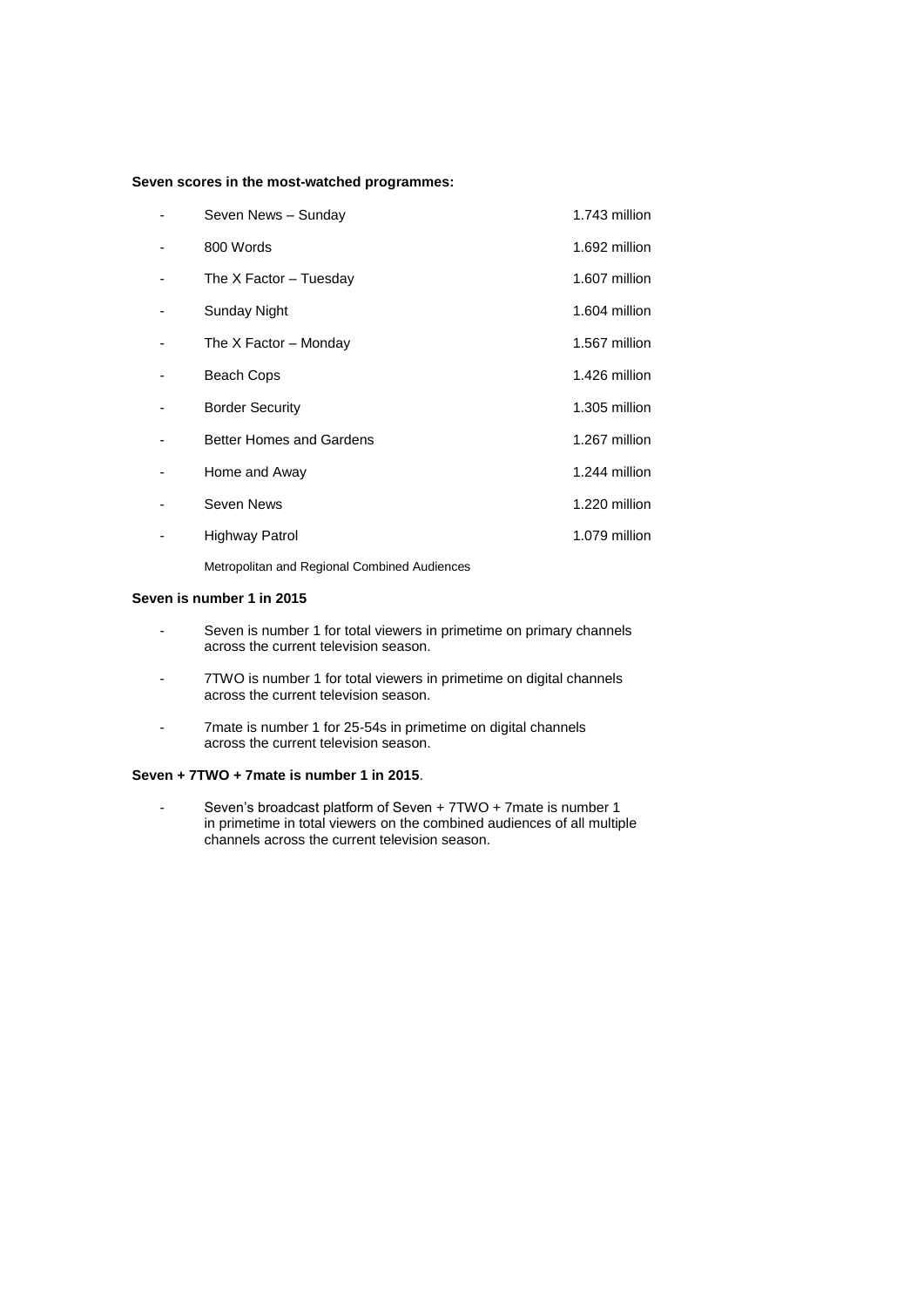# **Primetime audience demographics for primary channels**

| 6:00pm-midnight Week 42, 2015 |       |       |       |            |            |  |  |
|-------------------------------|-------|-------|-------|------------|------------|--|--|
| <b>Audience shares</b>        | Seven | Nine  | Ten   | <b>ABC</b> | <b>SBS</b> |  |  |
| All People                    | 20.8% | 18.7% | 13.4% | 13.1%      | 4.9%       |  |  |
| $16 - 39s$                    | 18.8% | 19.6% | 19.4% | 5.4%       | 2.9%       |  |  |
| $18 - 49s$                    | 20.1% | 20.0% | 18.2% | 6.7%       | 3.5%       |  |  |
| $25 - 54s$                    | 21.1% | 20.2% | 17.2% | 7.6%       | 3.9%       |  |  |

#### **Primetime audience demographics for digital channels**

| 6:00pm-midnight Week 42, 2015 |         |            |            |            |
|-------------------------------|---------|------------|------------|------------|
| <b>Audience shares</b>        | Total   | $16 - 39s$ | $18 - 49s$ | $25 - 54s$ |
| 7TWO                          | 5.1%    | 2.0%       | 2.2%       | 2.5%       |
| 7 <sub>mate</sub>             | 3.5%    | 6.2%       | 5.5%       | 5.0%       |
| GO!                           | 5.3%    | 8.0%       | 7.0%       | 6.1%       |
| Gem                           | 3.5%    | 3.3%       | 2.9%       | 3.0%       |
| One                           | 2.9%    | $3.0\%$    | 3.4%       | 3.5%       |
| Eleven                        | 2.9%    | 5.7%       | 4.7%       | 4.1%       |
| ABC <sub>2</sub>              | 2.7%    | 2.8%       | 2.6%       | 2.5%       |
| ABC3                          | $0.6\%$ | 0.3%       | 0.3%       | 0.3%       |
| ABC News 24                   | 1.4%    | 1.0%       | 1.3%       | 1.4%       |
| SBS <sub>2</sub>              | 1.1%    | 1.5%       | 1.4%       | 1.4%       |
| NITV:                         | $0.1\%$ | 0.1%       | 0.1%       | 0.1%       |

# **Primetime audience demographics for combined audiences of all channels**.

| 6:00pm-midnight Week 42, 2015 |       |       |       |            |            |  |
|-------------------------------|-------|-------|-------|------------|------------|--|
| <b>Audience shares</b>        | Seven | Nine  | Ten   | <b>ABC</b> | <b>SBS</b> |  |
| All People                    | 29.4% | 27.5% | 19.2% | 17.8%      | 6.2%       |  |
| 16-39s                        | 27.1% | 30.9% | 28.0% | 9.6%       | 4.5%       |  |
| 18-49s                        | 27.9% | 29.9% | 26.3% | 10.9%      | 5.1%       |  |
| 25-54s                        | 28.6% | 29.3% | 24.8% | 11.8%      | 5.5%       |  |

FTA Channels and Total TV

Copyright Oztam Data: Consolidated (Live + As Live + TSV) and Overnight (Live + As Live).

# **Primetime Programming Analysis**

## **Sunday**

- Seven wins in breakfast television. Weekend Sunrise leads Weekend Today.
- Seven wins in primetime on digital channels.
	- 7TWO is the most-watched digital channel for total viewers.
	- 7mate is the most-watched digital channel for 18-49s and 25-54s.
- Seven scores in the most-watched programmes:

| <b>All People</b><br>Seven News<br>Sunday Night<br>Beach Cops | #3<br>#6<br>#7 | $25-54s$<br><b>Sunday Night</b><br>Beach Cops<br>Seven News | #7<br>#8<br>#9 |
|---------------------------------------------------------------|----------------|-------------------------------------------------------------|----------------|
| $16 - 39s$<br><b>Sunday Night</b>                             | #10            | $18 - 49s$<br><b>Beach Cops</b><br>Sunday Night             | #7<br>#9       |

- **Seven News** (1.159 million).
- **Sunday Night** (1.087 million) peaks at 1.225 million and ranks in Sunday's top ten most-watched programmes for total viewers, 16-39s, 18-49s and 25-54s.
- **Beach Cops** (1.002 million) peaks at 1.207 million and ranks in Sunday's top ten most-watched programmes for total viewers, 18-49s and 25-54s.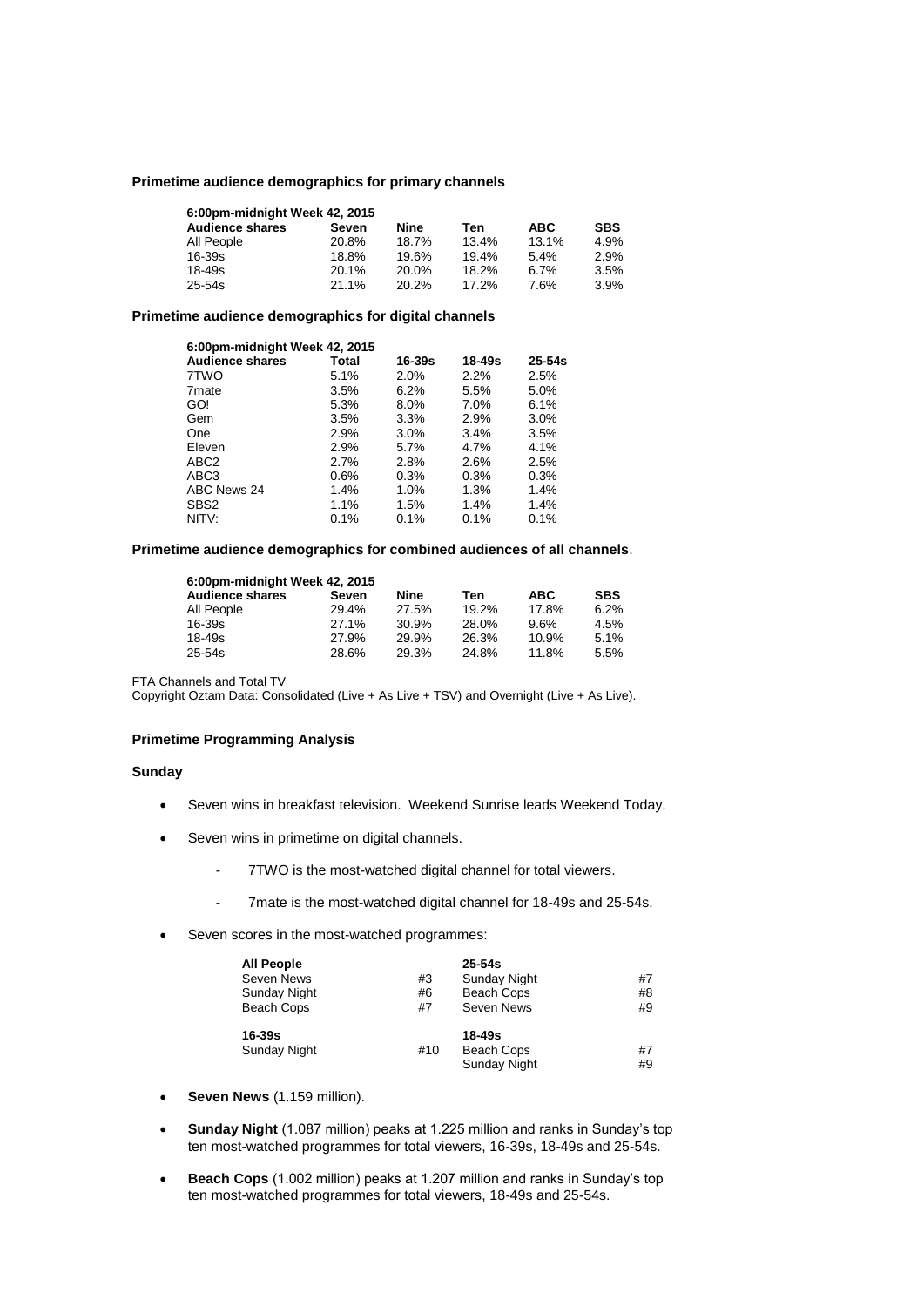### **Monday**

- Seven wins in primetime on combined audiences.
	- Seven + 7TWO + 7mate is number one for total viewers on the combined audiences of all channels.
	- Seven + 7TWO + 7mate is up 3% on Nine + Go + Gem and up 83% on Ten + One + Eleven in total viewers.
- Seven wins in primetime on digital channels.
	- 7TWO is the most-watched digital channel for total viewers.
- Seven wins in morning television. The Morning Show leads Mornings.
- Seven wins at 5:30pm. The Chase leads Hot Seat.
- Seven scores in the most-watched programmes:

| <b>All People</b><br>Seven News<br>The X Factor<br>Seven News - Today Tonight | #4<br>#5<br>#6  | $25 - 54s$<br>The X Factor<br>Home and Away                                         | #3<br>#7             |
|-------------------------------------------------------------------------------|-----------------|-------------------------------------------------------------------------------------|----------------------|
| 16-39s<br>The X Factor<br>Home and Away<br>What Happens in Thailand           | #3<br>#5<br>#10 | 18-49s<br>The X Factor<br>Seven News<br>Seven News - Today Tonight<br>Home and Away | #2<br>#7<br>#8<br>#9 |

- **Seven News** (1.022 million).
- **Seven News – Today Tonight** (1.051 million).
- **Home and Away** (0.811 million) ranks in Monday's top ten most-watched programmes for 16-39s, 18-49s and 25-54s.
- **The X Factor** (1.009 million) peaks at 1.251 million, wins its timeslot and is one of Monday's top two most-watched programmes for 25-54s, and one of the top three most-watched programmes for 16-39s and 18-49s.

# **Tuesday**

- Seven wins in news.
- Seven wins in primetime on primary channels.
	- Seven is number one for total viewers and 25-54s.
	- Seven is up 15% on Nine and up 108% on Ten in total viewers.
	- Seven is up 53% on Ten in 16-39s. Seven is up 56% on Ten in 18-49s. Seven is up 5% on Nine and up 75% on Ten in 25-54s.
- Seven wins in primetime on digital channels.
	- 7TWO is the most-watched digital channel for total viewers.
	- 7mate is the most-watched digital channel for 16-39s, 18-49s and 25-54s.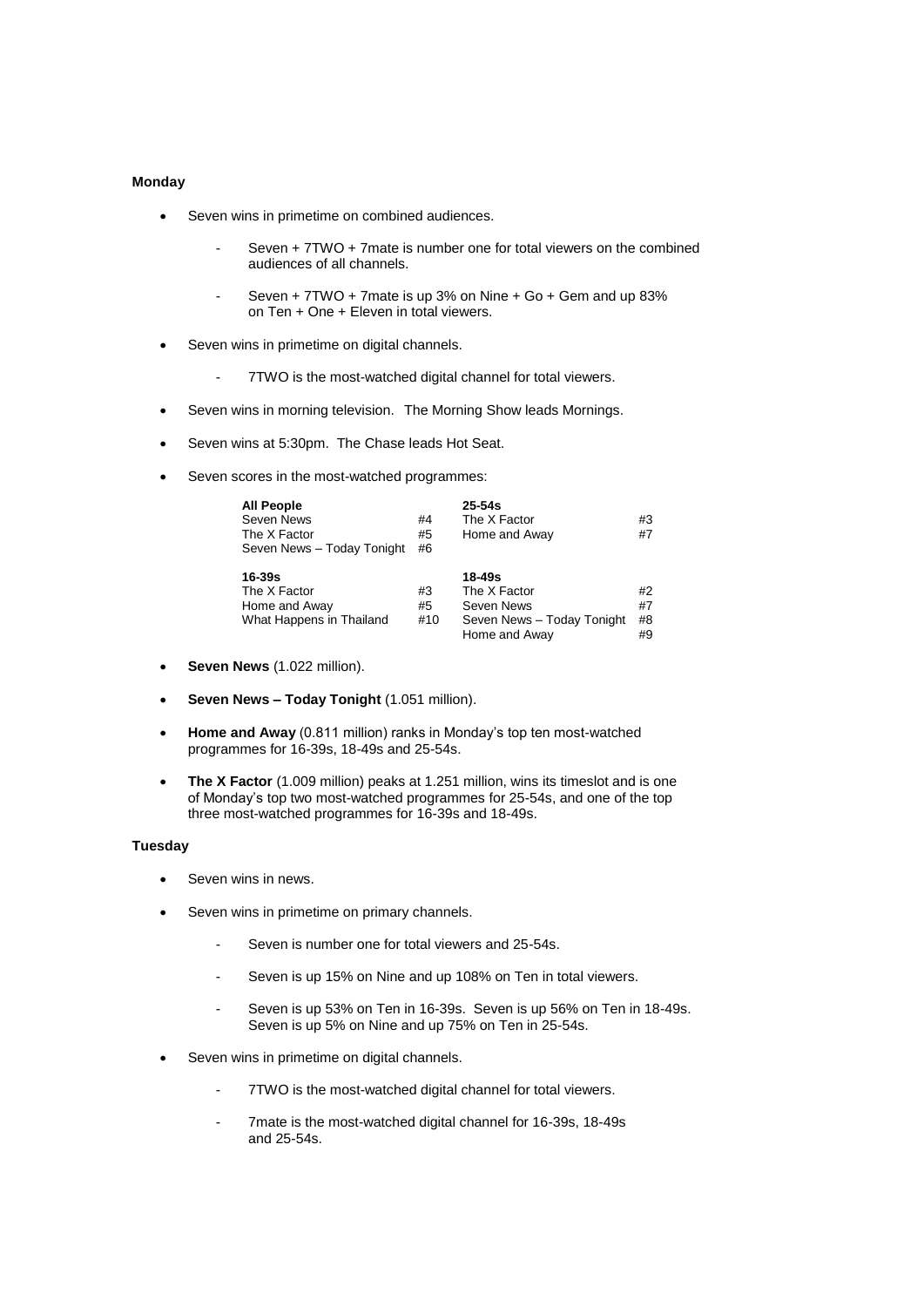- Seven wins in primetime combined audiences.
	- Seven + 7TWO + 7mate is number one for total viewers, 18-49s and 25-54s on the combined audiences of all channels.
	- Seven (Seven + 7TWO + 7mate) is up 17% on Nine (Nine + Go + Gem) and up 86% on Ten (Ten + One + Eleven) in total viewers.
	- Seven is up 28% on Ten in 16-39s. Seven leads Nine and is up 30% on Ten in 18-49s. Seven is up 5% on Nine and up 42% on Ten in 25-54s.
- Seven wins at 5:30pm. The Chase is up 20% on Hot Seat.
- Seven wins in breakfast television. Sunrise leads Today.
- Seven wins in morning television. The Morning Show leads Mornings.
- Seven scores in the most-watched programmes:

| <b>All People</b><br>800 Words                                                                                    | #1                          | $25 - 54s$<br>800 Words                                                                          | #3                   |
|-------------------------------------------------------------------------------------------------------------------|-----------------------------|--------------------------------------------------------------------------------------------------|----------------------|
| Seven News                                                                                                        | #2                          | The X Factor                                                                                     | #4                   |
| Seven News - Today Tonight                                                                                        | #4                          | Seven News - Today Tonight                                                                       | #7                   |
| The X Factor                                                                                                      | #6                          | Seven News                                                                                       | #10                  |
| 16-39s<br>800 Words<br>The X Factor<br>Ramsay's Kitchen Nightmares<br>Home and Away<br>Seven News - Today Tonight | #4<br>#5<br>#7<br>#9<br>#10 | 18-49s<br>800 Words<br>The X Factor<br>Ramsay's Kitchen Nightmares<br>Seven News - Today Tonight | #3<br>#5<br>#7<br>#9 |

- **Seven News** (1.031 million). Seven News wins network up 63,000 viewers on Nine News, a 7% audience advantage.
- **Seven News – Today Tonight** (1.012 million). Seven News Today Tonight wins network – up 25,000 viewers on Nine News – 6:30pm, a 3% audience advantage.
- **The X Factor** (1.017 million) peaks at 1.246 million, wins its timeslot and ranks in Tuesday's top ten most-watched programmes for total viewers, 16-39s, 18-49s and 25-54s.
- **800 Words** (1.046 million) peaks at 1.428 million, wins its timeslot and is Tuesday's number one most-watched programme – 27 share in total viewers, 25 share in 18-49s and 27 share in 25-54s.
- **Ramsay's Kitchen Nightmares** (0.491 million) wins in total viewers, 16-39s, 18-49s and 25-54s – 31 share in 16-39s, 28 share in 18-49s and 28 share in 25-54s.

#### **Wednesday**

- Seven wins in news.
- Seven wins at 5:30pm. The Chase is up 19% on Hot Seat.
- Seven wins in breakfast television. Sunrise is up 13% on Today.
- Seven wins in morning television. The Morning Show is up 38% on Mornings.
- Seven wins in primetime on digital channels.
	- 7TWO is the most-watched digital channel for total viewers.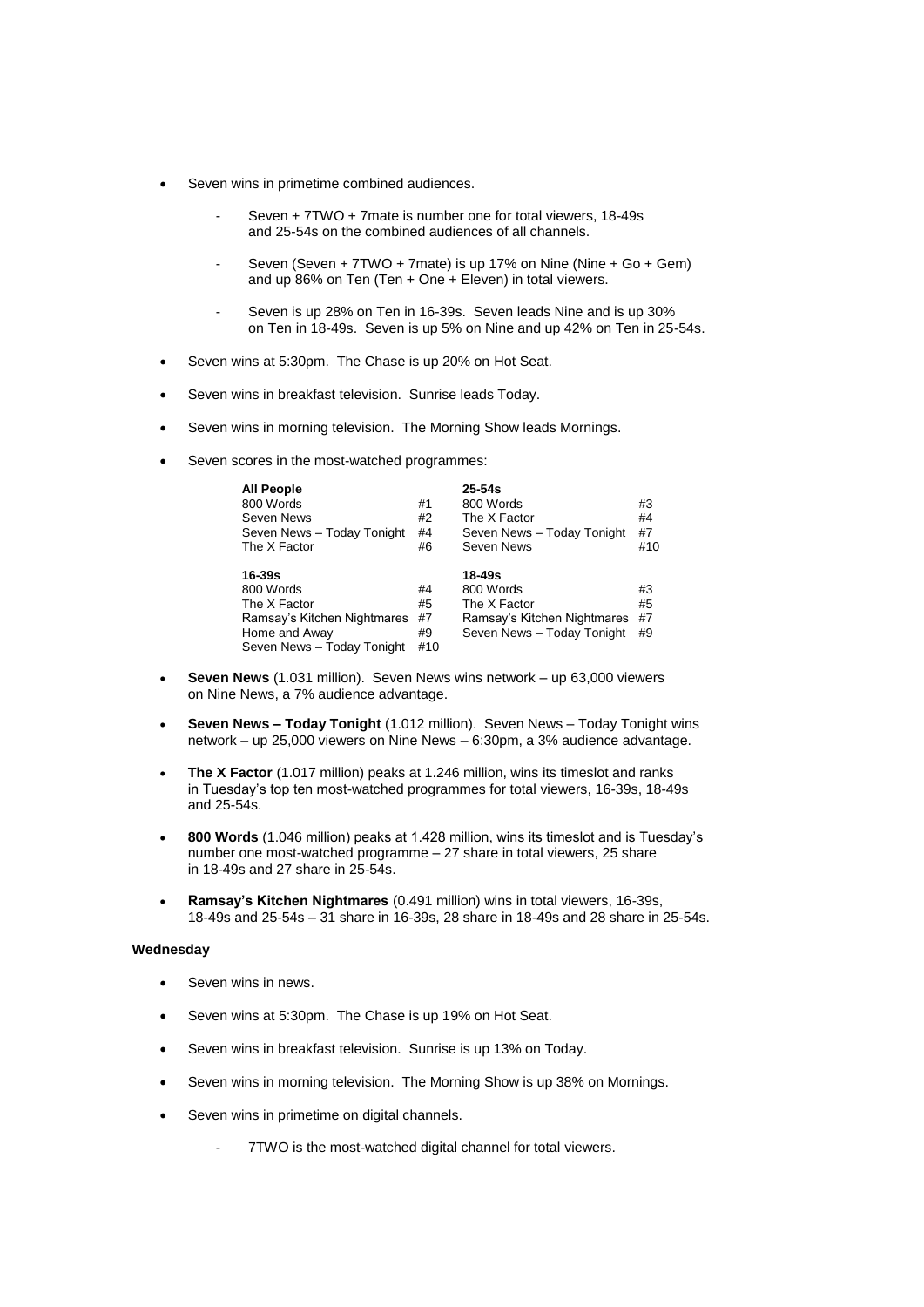Seven scores in the most-watched programmes:

| <b>All People</b><br>Seven News<br>Seven News - Today Tonight<br><b>Highway Patrol</b><br><b>Border Security</b> | #1<br>#4<br>#6<br>#10 | $25 - 54s$<br><b>Highway Patrol</b><br><b>Border Security</b><br>Home and Away | #3<br>#6<br>#10 |
|------------------------------------------------------------------------------------------------------------------|-----------------------|--------------------------------------------------------------------------------|-----------------|
| 16-39s                                                                                                           |                       | 18-49s                                                                         |                 |
| Home and Away                                                                                                    | #4                    | <b>Highway Patrol</b>                                                          | #4              |
| <b>Highway Patrol</b>                                                                                            | #6                    | <b>Border Security</b>                                                         | #7              |
| <b>Border Security</b>                                                                                           | #8                    | Home and Away                                                                  | #9              |

# **Thursday**

- Seven wins in news.
- Seven wins in primetime combined audiences.
	- Seven + 7TWO + 7mate is number one for total viewers on the combined audiences of all channels.
	- Seven + 7TWO + 7mate is up 3% on Nine + Go + Gem and up 3% on Ten + One + Eleven in total viewers.
- Seven wins in primetime on digital channels.
	- 7TWO is the most-watched digital channel for total viewers.
- Seven wins at 5:30pm. The Chase leads Hot Seat.
- Seven wins in breakfast television. Sunrise is up 8% on Today.
- Seven wins in morning television. The Morning Show is up 66% on Mornings.

#### **Friday**

- Seven wins in news.
- Seven wins in primetime on primary channels.
	- Seven is number one for total viewers, 16-39s, 18-49s and 25-54s.
	- Seven is up 46% on Nine and up 44% on Ten in total viewers.
	- Seven is up 69% on Nine and up 9% on Ten in 16-39s. Seven is up 47% on Nine and up 6% on Ten in 18-49s. Seven is up 47% on Nine and up 12% on Ten in 25-54s.
- Seven wins in primetime combined audiences.
	- Seven + 7TWO + 7mate is number one for total viewers and 25-54s on the combined audiences of all channels.
	- Seven (Seven + 7TWO + 7mate) is up 11% on Nine (Nine + Go + Gem) and up 51% on Ten (Ten + One + Eleven) in total viewers.
	- Seven is up 17% on Ten in 16-39s. Seven is up 10% on Ten in 18-49s. Seven is up 3% on Nine and up 13% on Ten in 25-54s.
- Seven wins at 5:30pm. The Chase is up 21% on Hot Seat.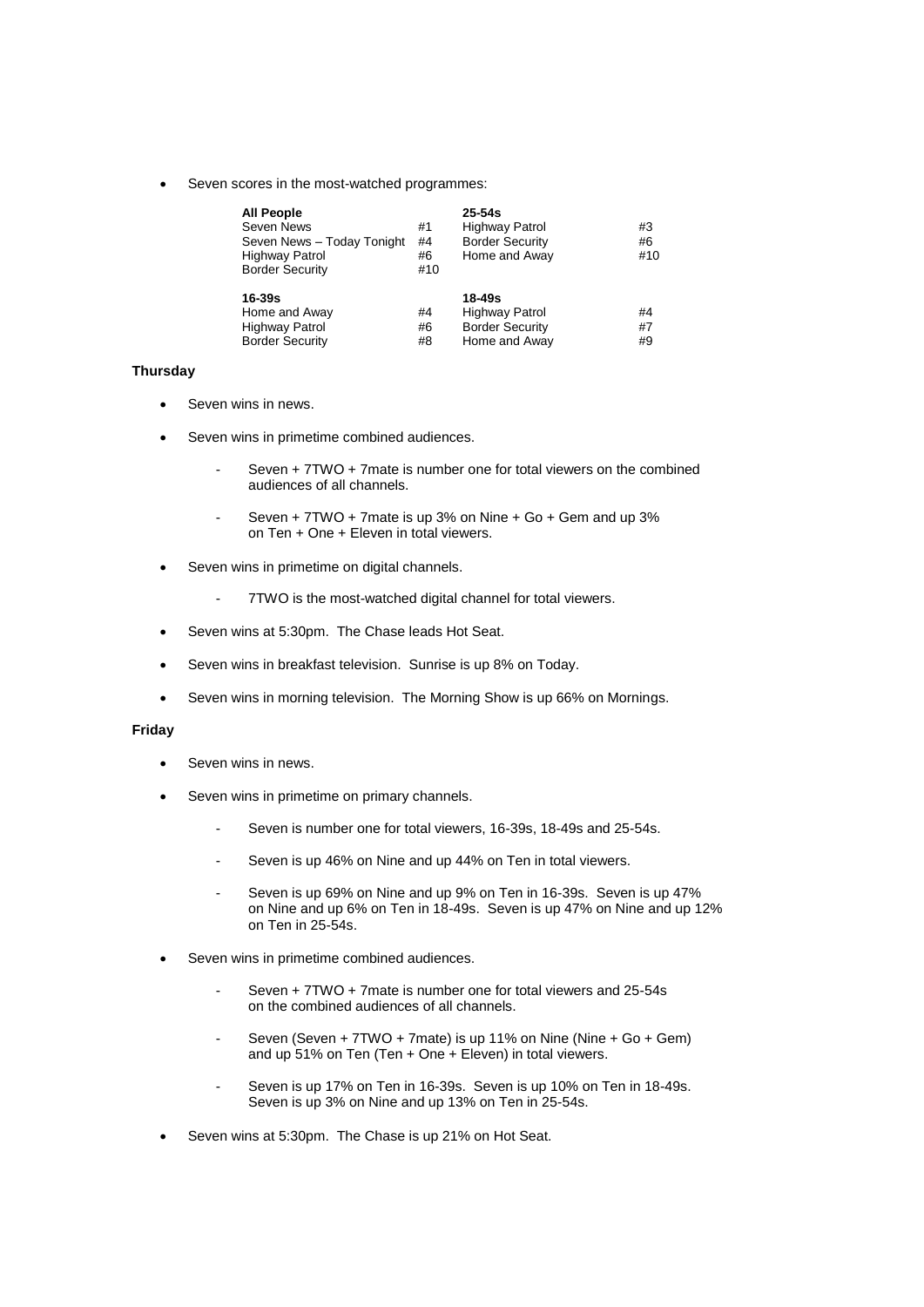- Seven wins in breakfast television. Sunrise leads Today.
- Seven wins in morning television. The Morning Show is up 34% on Mornings.
- Seven scores in the most-watched programmes:

| <b>All People</b><br>Seven News<br><b>Better Homes and Gardens</b><br>Seven News - Today Tonight<br>The Chase | #1<br>#4<br>#5<br>#10 | $25 - 54s$<br>Better Homes and Gardens<br>Seven News<br>Seven News - Today Tonight | #5<br>#6<br>#7 |
|---------------------------------------------------------------------------------------------------------------|-----------------------|------------------------------------------------------------------------------------|----------------|
| 16-39s<br><b>Better Homes and Gardens</b><br>Seven News<br>Seven News - Today Tonight                         | #4<br>#5<br>#8        | $18 - 49s$<br>Better Homes and Gardens<br>Seven News<br>Seven News - Today Tonight | #3<br>#4<br>#7 |

- **Seven News** (0.897 million). Seven News wins network up 22,000 viewers on Nine News, a 3% audience advantage.
- **Better Homes and Gardens** (0.818 million) wins its timeslot and ranks in Friday's top five most-watched programmes for total viewers, 16-39s, 18-49s and 25-54s.

#### **Saturday**

- Seven wins in primetime on primary channels.
	- Seven is number one for total viewers, 16-39s, 18-49s and 25-54s.
	- Seven is up 69% on Nine and up 165% on Ten in total viewers.
	- Seven is up 99% on Nine and up 63% on Ten in 16-39s. Seven is up 103% on Nine and up 113% on Ten in 18-49s. Seven is up 97% on Nine and up 119% on Ten in 25-54s.
- Seven wins in primetime combined audiences.
	- Seven + 7TWO + 7mate is number one for total viewers, 18-49s and 25-54s on the combined audiences of all channels.
	- Seven (Seven + 7TWO + 7mate) is up 24% on Nine (Nine + Go + Gem) and up 112% on Ten (Ten  $+$  One  $+$  Eleven) in total viewers.
	- Seven is up 26% on Nine and up 47% on Ten in 16-39s. Seven is up 43% on Nine and up 70% on Ten in 18-49s. Seven is up 45% on Nine and up 76% on Ten in 25-54s.
- Seven wins in breakfast television. Weekend Sunrise is up 12% on Weekend Today across 7:00-10:00am.
- Seven scores in the most-watched programmes:

| <b>All People</b> |    | $25 - 54s$       |     |
|-------------------|----|------------------|-----|
| Seven News        | #4 | <b>Star Wars</b> | #1  |
| <b>Star Wars</b>  | #5 | Seven News       | #3  |
| I Am Number Four  | #9 | I Am Number Four | #4  |
|                   |    | Sunrise          | #10 |
| $16 - 39s$        |    | 18-49s           |     |
| <b>Star Wars</b>  | #1 | <b>Star Wars</b> | #1  |
| Seven News        | #6 | Seven News       | #3  |
| I am Number Four  | #7 | I Am Number Four | #4  |
|                   |    | Sunrise          | #9  |